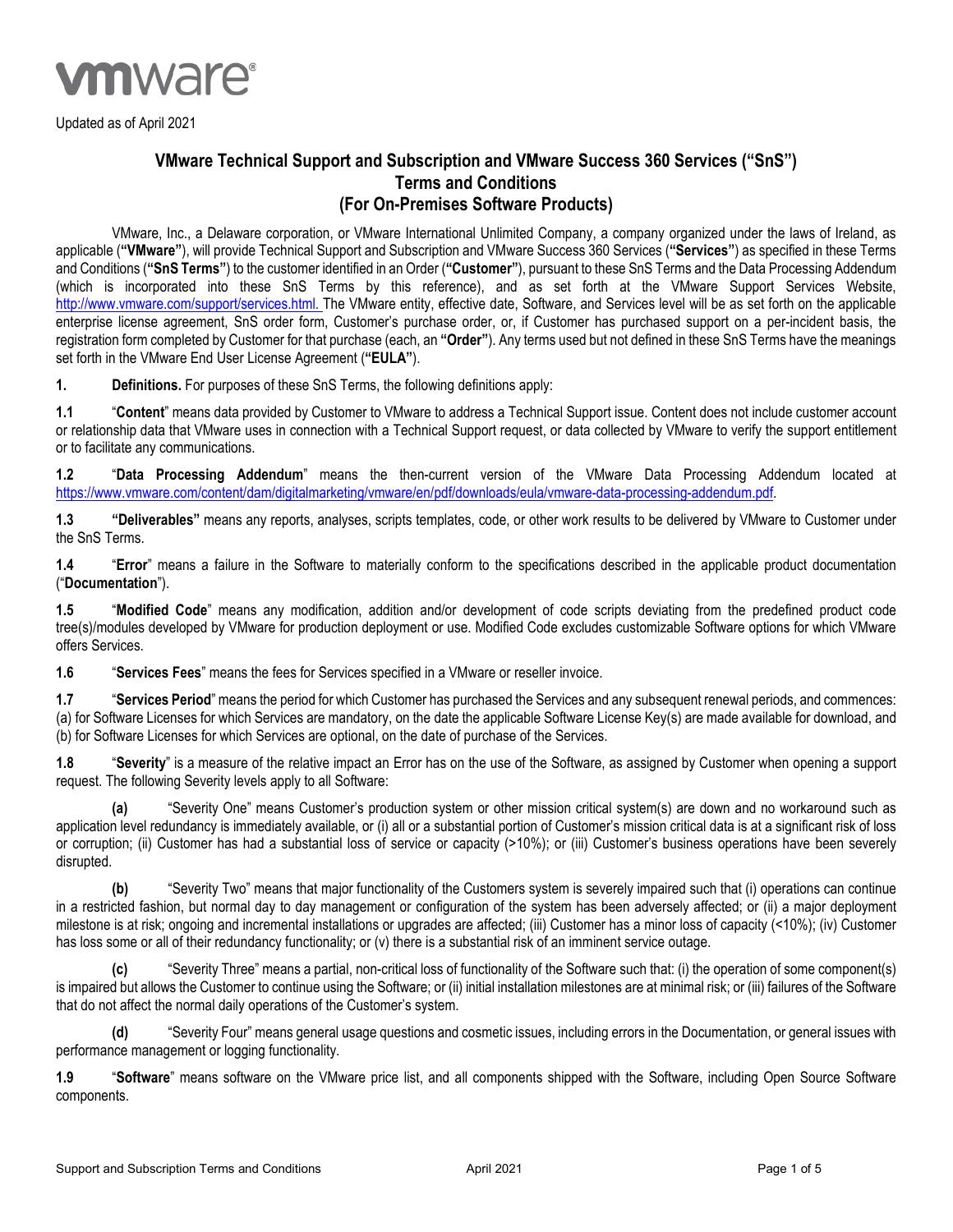# **vm**ware<sup>®</sup>

**1.10** "**Subscription Services**" means any Maintenance Releases, Minor Releases, and Major Releases to the Software and related Documentation that VMware provides to Customer.

**(a)** "**Maintenance Release**" or "**Update**" means a generally available release of the Software that typically provides maintenance corrections only or high severity bug fixes, designated by means of a change in the digit to the right of the second decimal point (e.g. Software 5.0 >> Software 5.0.1), or for certain Software by a change in the digit of the Update number (e.g., Software 5.0 Update 1).

**(b)** "**Minor Release**" means a generally available release of the Software that: (i) introduces a limited number of new features, functionality, and minor enhancements; (ii) fixes for high severity and high priority bugs identified in the current release; and (iii) is designated by a change in the digit to the right of the decimal point (e.g., Software 5.0>>Software 5.1).

**(c)** "**Major Release**" also known as an "**Upgrade**" means a generally available release of the Software that: (i) contains functional enhancements and extensions; (ii) fixes for high severity and high priority bugs; and (iii) is designated by VMware by a change in the digit to the left of the first decimal point (e.g., Software 5.0 >> Software 6.0).

**1.11** "**Technical Support**" means telephone or web-based technical assistance by VMware to Customer's technical contact(s) regarding installation of the Software, Errors, and technical product problems, at the corresponding Services level purchased by Customer.

**1.12** "**Third Party Products**" means any software or hardware that is manufactured by a party other than VMware and is either (i) not delivered with the Software, or (ii) not incorporated into the Software.

## **2. Service Terms.**

**2.1 Provision of Services.** VMware will provide Services to Customer during the Services Period at the Services level purchased. Customer's use of a Subscription Services release will be subject to the terms of the VMware Product Guide posted a[t https://www.vmware.com/download/eula](https://www.vmware.com/download/eula) on the date Customer first installs that release.

**2.2 End of Availability.** VMware may, at its discretion, decide to retire any Software and/or Services offering from time to time ("**End of Availability**"). VMware will notify affected customers, and will post information regarding End of Availability and the timeline for discontinuing the affected Services at [https://www.vmware.com/support/policies/lifecycle.html.](https://www.vmware.com/support/policies/lifecycle.html) VMware has no obligation to provide Services for any Software after the End of Availability date published in the life cycle policy for that Software.

#### **2.3 Purchase Requirements.**

**(a)** Except as otherwise provided, Customer must purchase Services for the initial Services Period for the most current, generally available version of the Software.

**(b)** Customer must purchase and/or renew Services at the same Services level for all licenses for a particular Software product installed in a given environment, such as Test, Development, QA, or Production (e.g., a customer cannot purchase Production level support for only one license of vSphere in its lab and purchase Basic level support for the other vSphere licenses in that environment).

**(c)** Except as otherwise provided in the applicable price list, the minimum term for any Services offering is one (1) year.

**(d)** Upon renewal of Services, these SnS Terms will automatically update to the then-current Services terms and conditions set forth at [https://www.vmware.com/files/pdf/support/support\\_terms\\_conditions.pdf.](https://www.vmware.com/files/pdf/support/support_terms_conditions.pdf)

#### **2.4 Exclusions.**

**(a)** Services do not cover problems caused by the following:

(i) unusual external physical factors such as inclement weather conditions that cause electrical or electromagnetic stress, or a failure of electric power, air conditioning or humidity control; neglect; misuse; operation of the Software with other media not in accordance with manufacturer's specifications; or causes other than ordinary use;

(ii) use of the Software that deviates from any operating procedures as specified in the Documentation;

(iii) Third Party Products, other than the interface of the Software with the Third Party Products;

- (iv) Modified Code;
- (v) issues relating to VMware cloud service offerings;

(vi) any customized deliverables created by VMware, VMware partners, or third party service providers;

(vii) use of the Software with unsupported tools (e.g., Java Development Kit (JDK); Java Runtime Environment (JRE)), APIs, interfaces or data formats other than those included with the Software and supported as set forth in the Documentation. Customer may request assistance from VMware for such problems, for an additional fee.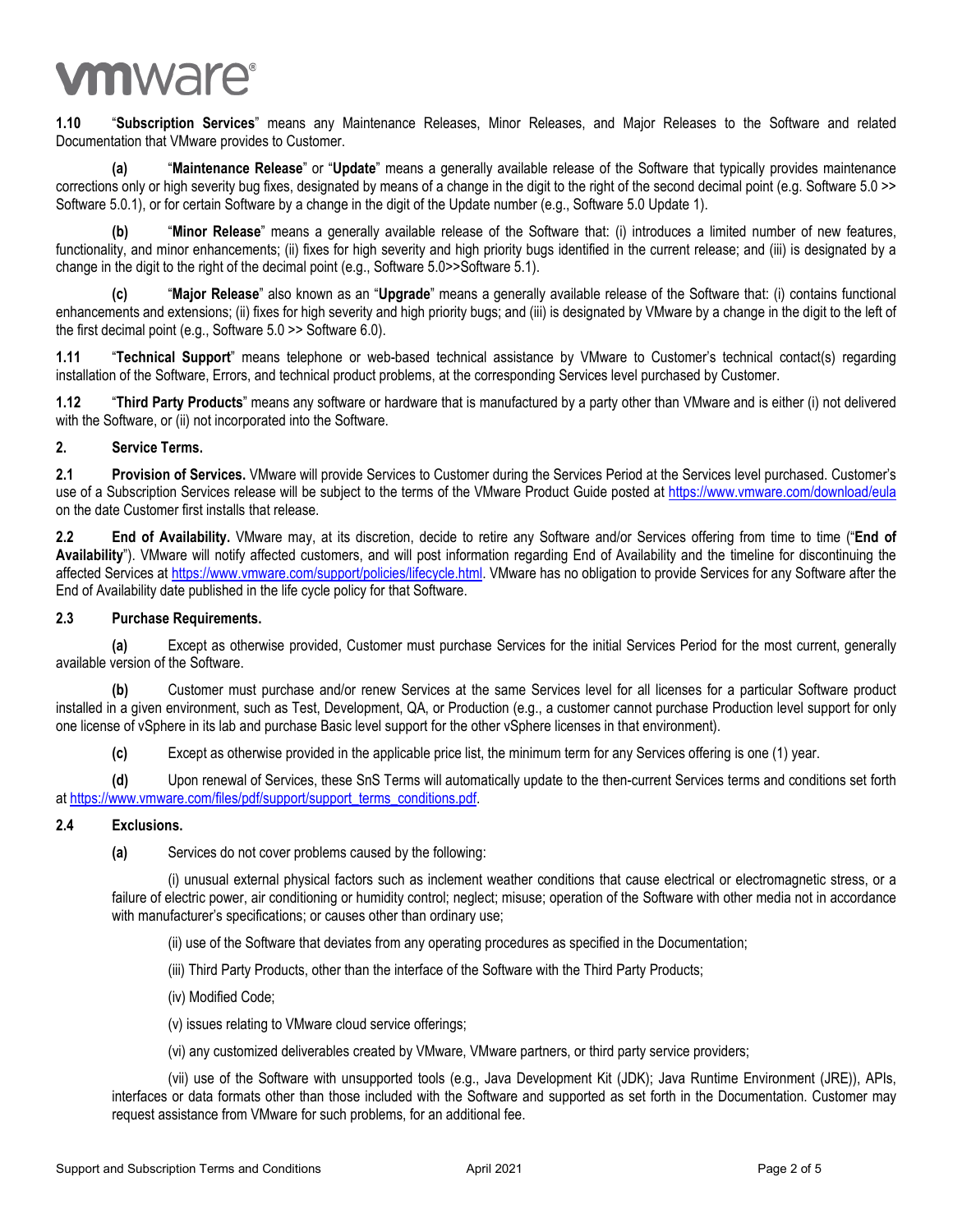# **vm**ware<sup>®</sup>

**(b)** If VMware suspects that a reported problem may be related to Modified Code, VMware, may, in its sole discretion,

(i) request that the Modified Code be removed, and/or

(ii) inform Customer that additional assistance may be obtained by Customer from various product discussion forums or by engaging VMware's consulting services group for an additional fee.

#### **2.5 Customer Responsibilities.** VMware's obligation to provide the Services is subject to the following:

**(a)** Customer agrees to receive communications from VMware via email, telephone, and other formats, regarding Services (such as communications concerning support coverage, Errors or other technical issues, availability of new releases of the Software, and training options).

**(b)** Customer's technical contact must cooperate with VMware to enable VMware to deliver the Services.

**(c)** As between VMware and Customer, Customer is solely responsible for use of the Software by its personnel, and must properly train its personnel in the use of the Software.

**(d)** Customer must promptly report to VMware all problems with the Software, and must implement all corrective procedures provided by VMware reasonably promptly after receipt of the corrective procedures.

**(e)** Before contacting VMware for Technical Support, Customer must protect and back up the data and information stored on the systems on which the Software is used, and must confirm that the data and information is protected and backed up in accordance with any applicable Customer or regulatory requirements. VMware is not responsible for lost data or information in the event of Errors or other malfunction of the Software or the systems on which the Software is used.

**(f)** Customer must have dedicated resources available to work 24x7 on Severity One Errors.

#### **3. Services Fees, Service Offerings, and Authorized Technical Contacts, Deliverables.**

#### **3.1 Services Fees.**

**(a)** Services Fees are payable on the effective date specified in the applicable Order or, in the case of a renewal Services Period, no later than the date of commencement of the renewal term. Services Fees are specified in the applicable price list and are non-refundable.

**(b)** If Customer renews or adds a Services offering that has a minimum term of one (1) year, Customer may elect to make Services for all of its Software Licenses coterminous with the renewed or added Services. In that case, VMware will prorate the applicable Services Fees to extend the current Services Period to make it coterminous with the renewed or added Services.

**(c)** For Software that is licensed on a perpetual basis, if Customer purchases Services after acquiring the Licenses, or had elected not to renew Services and later wishes to re-enroll in the Services, Customer must move to the then-current Major Release of the Software and must pay: (i) the applicable Services Fees for the current Services Period; (ii) the amount of Services Fees that would have been paid for the period of time that Customer was not enrolled in the Services, and (iii) a twenty percent (20%) reinstatement fee on the sum of the Services Fees in (i) and (ii).

**(d)** If Customer purchases a License to upgrade up from one edition of the Software to another (e.g., VMware vSphere Standard to VMware vSphere Enterprise Plus), any unused portion of the Services Period on the original License will be converted and used to extend the Services Period for the new License. This paragraph (d) does not apply to customers who have purchased Services through an enterprise license agreement.

#### **3.2 Advanced and Complimentary Services Offerings.**

**(a)** Certain advanced Services (e.g.,Business Critical Support, Mission Critical Support, Premier Support, Premier Support for Healthcare, Telco, Financial, and Fed, and Mission Critical Support for Workspace ONE) require that Customer also purchase a base level of support. See the Services description at [https://www.vmware.com/support/services.html.](https://www.vmware.com/support/services.html)

**(b)** VMware may, at its discretion, offer complimentary Services, including VMware Complimentary Update Services for certain Software, as more fully described on the VMware Technical Support Services website, at [https://www.vmware.com/support/services/complimentary.html.](https://www.vmware.com/support/services/complimentary.html) "**VMware Complimentary Update Services**" means the provision of Maintenance Releases and Minor Releases to Customer, at no cost. This VMware Complimentary Update Service does not include providing any Major Releases.

**3.3 Authorized Technical Contacts**. The number of authorized technical contacts to which Customer is entitled is limited depending on the level of Services Customer purchased. For more information on the detailed number of authorized contacts, see the comparison chart for On-Premises Support a[t https://www.vmware.com/support/services.html.](https://www.vmware.com/support/services.html) The contact information of authorized technical contacts must be provided on an individual basis (i.e., each technical contact) and must not be a group alias.

**3.4 License to Deliverables**. If Deliverables are included in the Services, VMware grants Customer a non-exclusive, non-transferrable, irrevocable (except in case of breach of the SnS Terms) perpetual license, without the right to sublicense, to use and copy, for Customer's internal business operations only (the "Deliverables License").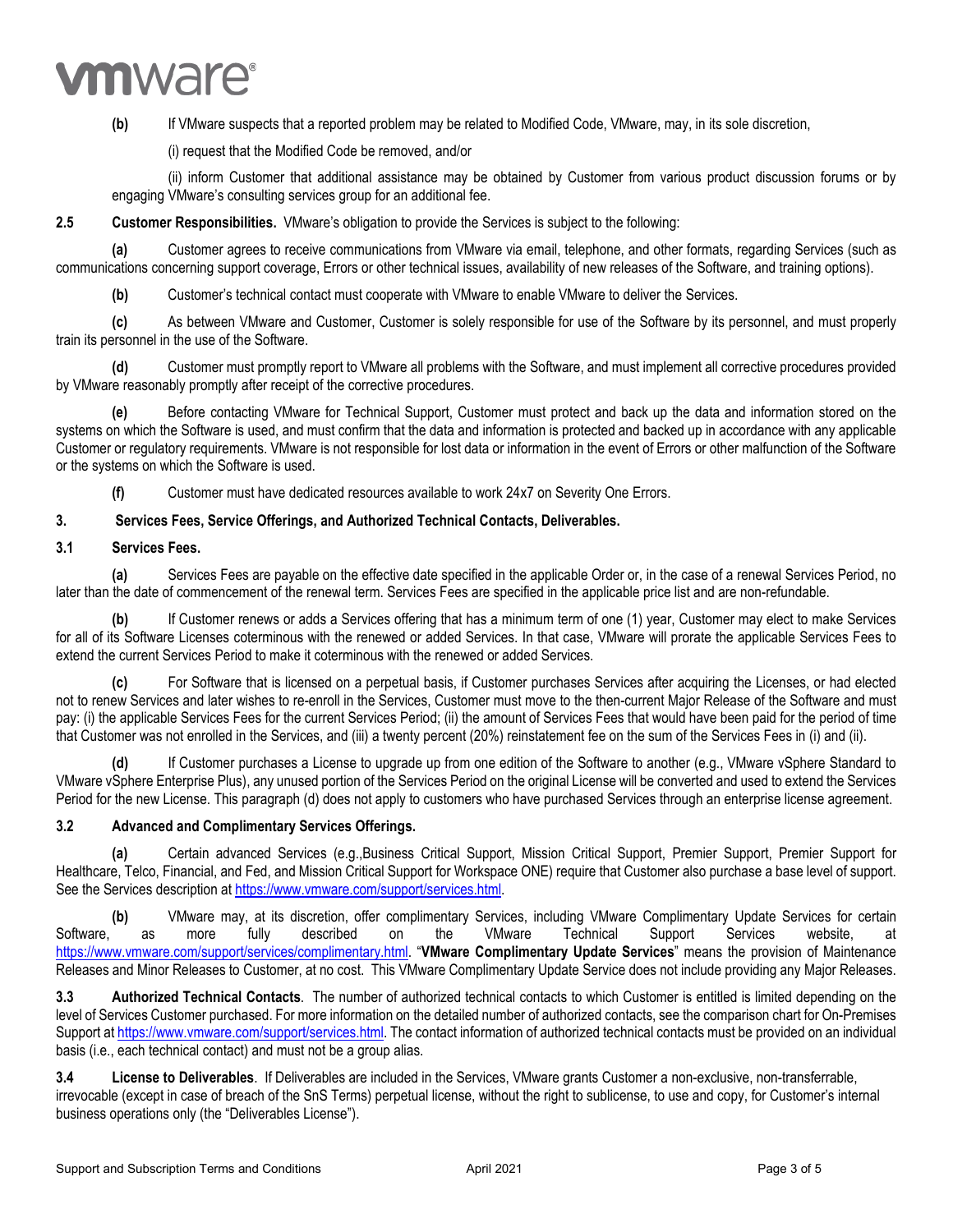# **vm**ware<sup>®</sup>

## **4. Payment, Warranty, Limitation of Liability, and Termination**

**4.1 Payment Terms.** VMware will invoice Customer or Customer's reseller for Services Fees promptly following Customer's purchase. Payment is due within thirty (30) days of the date of the invoice. Services Fees are exclusive of any taxes, duties, or similar charges imposed by any government. Customer must pay or reimburse VMware for all federal, state, dominion, provincial, or local sales, use, personal property, excise, value added, withholding or other taxes, fees, or duties relating to the transactions contemplated by these SnS Terms (other than taxes on the net income of VMware). Amounts not paid on time are subject to a late charge equal to the lesser of one and one-half percent (1.5%) per month or the maximum amount allowed by applicable law. If payment of any Services Fee is delinquent, VMware may also suspend performance of all Services until such delinquency is corrected.

**4.2 Limited Warranty**. VMware warrants that the Services will be performed in a workmanlike manner and will conform to industry standards. Upon Customer providing VMware with a reasonably detailed written notice of the alleged nonconformance, VMware will use reasonable efforts to reperform the Services. TO THE MAXIMUM EXTENT PERMITTED BY LAW, THIS WARRANTY IS GIVEN EXPRESSLY AND IN PLACE OF ALL OTHER WARRANTIES, STATUTORY, EXPRESS OR IMPLIED, INCLUDING BUT NOT LIMITED TO THE IMPLIED WARRANTIES OF MERCHANTABILITY, FITNESS FOR A PARTICULAR PURPOSE, AND NON-INFRINGEMENT. TO THE MAXIMUM EXTENT PERMITTED BY LAW, THIS WARRANTY IS CUSTOMER'S SOLE AND EXCLUSIVE REMEDY WITH RESPECT TO NONCONFORMANCE OF SERVICES.

**4.3 Limitation of Liability**. TO THE MAXIMUM EXTENT PERMITTED BY LAW, VMWARE WILL NOT BE LIABLE FOR ANY LOST PROFITS OR BUSINESS OPPORTUNITIES, LOSS OF USE, LOSS OF REVENUE, LOSS OF GOODWILL, BUSINESS INTERRUPTION, LOSS OF DATA, OR ANY INDIRECT, SPECIAL, INCIDENTAL, OR CONSEQUENTIAL DAMAGES, WHETHER BASED UPON CONTRACT, TORT, OR ANY OTHER LEGAL THEORY, ARISING FROM ITS PERFORMANCE OR NON-PERFORMANCE UNDER THESE SNS TERMS. BECAUSE SOME JURISDICTIONS DO NOT ALLOW THE EXCLUSION OR LIMITATION OF LIABILITY FOR CONSEQUENTIAL OR INCIDENTAL DAMAGES, THE PRECEDING LIMITATION MAY NOT APPLY TO CUSTOMER. VMWARE'S LIABILITY UNDER THESE SNS TERMS WILL NOT, IN ANY EVENT, EXCEED THE SERVICES FEES PAID BY CUSTOMER TO VMWARE FOR SERVICES DURING THE TWELVE (12) MONTHS IMMEDIATELY PRECEDING THE DATE OF THE EVENT MOST DIRECTLY GIVING RISE TO THE CLAIM.

**4.4 Termination of Services**. VMware may terminate all Services at any time if (a) Customer is in breach of its License restrictions or (b) Customer is in material breach of these SnS Terms.

### **5. Customer Support Data.**

**5.1 Submission of Content.** In connection with a Technical Support request, Customer may upload Content to VMware's systems. That Content will vary depending on the product and the context of the Technical Support issue. Content may consist of: (a) detailed system information about the failure such as the name and state of the affected operating system, logs, Virtual Machine descriptions (not including the contents of virtual disks or snapshot files), system identifiers, IP addresses, and user identifiers; and (b) core dumps, which may contain a full record of the memory image at the time of the crash including CPU and memory information related to the failure, passwords, cryptographic keys, and/or application data, depending upon the technical state at the time of the failure. Customer is solely responsible for taking steps necessary to protect any sensitive or confidential information, or Personal Data, included in Content. Those steps may include Customer obfuscating or removing such information or, depending on the product, otherwise working with VMware at the time of submission to limit the disclosure of such information.

**5.2 Restricted Content.** Customer must not submit any Content to VMware that: (a) Customer does not have the right to provide to VMware; (b) constitutes information that is regulated by the Health Insurance Portability and Accountability Act, as amended and supplemented, and the regulations thereunder (collectively, "**HIPAA**"), or any similar federal, state, or local laws, rules, or regulations, unless Customer has signed a Business Associate Agreement (as defined by HIPAA) with VMware; (c) contains financial information of any individual; or (d) is regulated by law or regulation without complying with the applicable laws or regulations. If Customer submits any Content in contravention of this Section 5.2, then Customer is solely responsible for the consequences of that submission.

**5.3 Personal Data**. To the extent Customer provides Personal Data (as defined in the Data Processing Addendum) to VMware as part of the Content, VMware will process the Personal Data in accordance with the Data Processing Addendum.

**5.4 Use of Content.** VMware may review and analyze Content to address a Technical Support request. VMware may use the results of that review and analysis, in combination with (i) data VMware collects from Customer regarding Customer's use of the Software (such as configuration, performance, and usage data) and (ii) information VMware maintains about the Customer's account, to provide support to VMware customers, and to improve VMware products, services, and user experiences.

**5.5 Disclosure of Content.** If VMware is required by a subpoena, court order, agency action, or any other legal or regulatory requirement, to disclose any Content, VMware will provide Customer with notice and a copy of the demand, as soon as practicable, unless VMware is prohibited from doing so pursuant to applicable law or regulation. If Customer requests, VMware will, at Customer's expense, take reasonable steps to contest and to limit the scope of any required disclosure.

#### **6. Miscellaneous.**

**6.1 Transfer; Assignment.** Customer may not assign or delegate these SnS Terms to any third party without VMware's prior written consent.